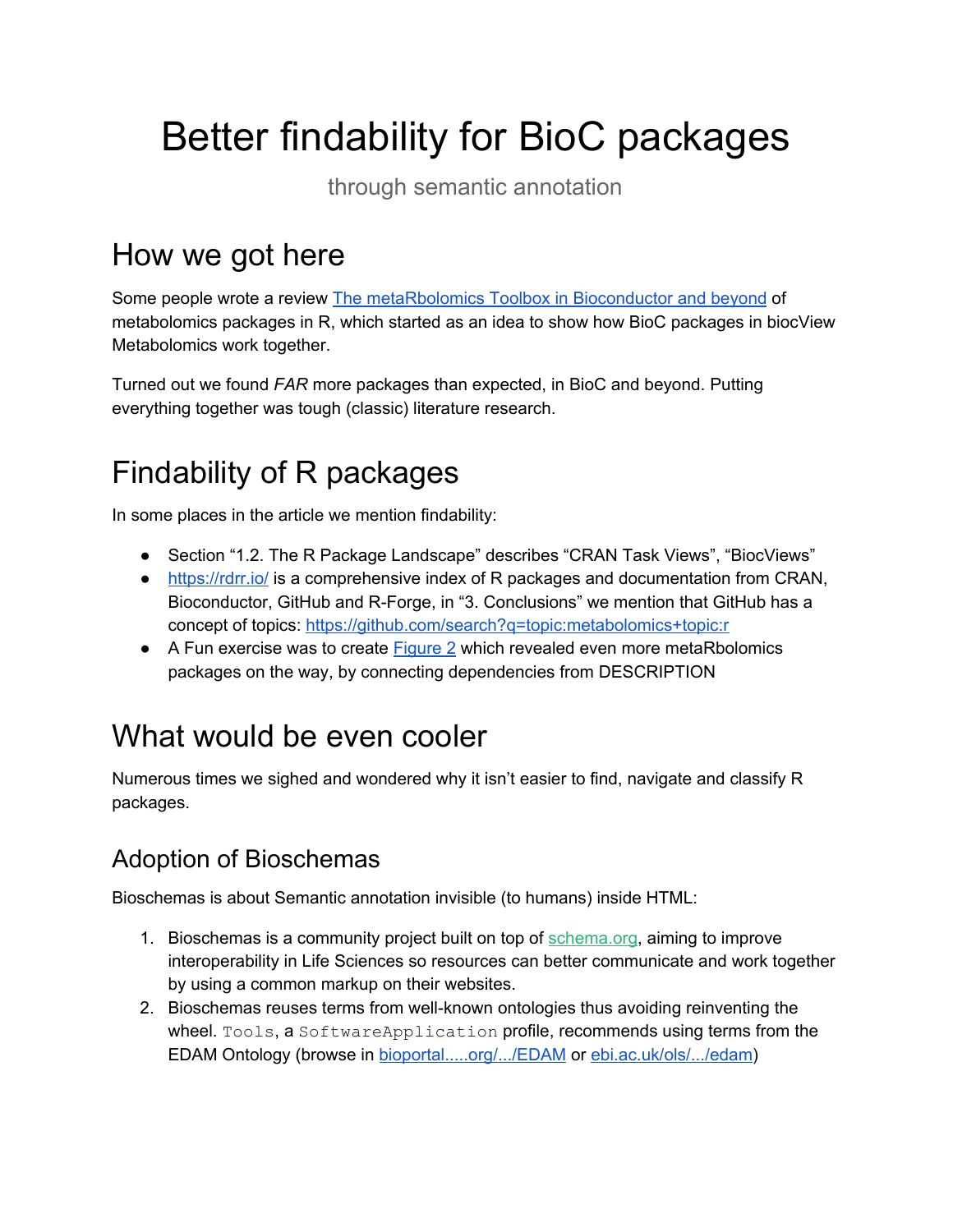See also the Bioschemas [paper](https://scholar.google.com/scholar_lookup?title=Bioschemas:+From+Potato+Salad+to+Protein+Annotation&author=Gray,+A.J.G.&author=Goble,+C.A.&author=Jimenez,+R.&publication_year=2017) and [tutorial.](https://bioschemas.gitbook.io/training-portal/tutorials-1/what-and-why-bioschemas.org)

#### Bioschemas in BioC Websites powered by DESCRIPTION

#### Expose content from the DESCRIPTION file as Bioschemas annotations on Bioconductor by adding to the BioC Website templating in

[github.com/.../bioconductor.org/.../\\_bioc\\_views\\_package\\_detail.html](https://github.com/Bioconductor/bioconductor.org/blob/master/layouts/_bioc_views_package_detail.html) <https://github.com/Bioconductor/bioconductor.org/pull/25>

| AT.      |                                              |  |                    |                                                     |
|----------|----------------------------------------------|--|--------------------|-----------------------------------------------------|
| 92<br>93 |                                              |  | Tool               | 0 WARNINGS<br>ERROR<br>$\wedge$                     |
| 94       | <h1>RMassBank</h1>                           |  |                    |                                                     |
| 95       |                                              |  | $\bullet$<br>@type | Tool (The type Tool is not a type known to Google.) |
| 96       | <script type="application/ld+json"></script> |  |                    |                                                     |

#### Bioschemas in Vignettes

Egon Willighagen looked into BioSchemas annotation for tutorials (CreativeWork) and tested that with the BridgeDbR package, and the results of that is written up in this blog post: <https://chem-bla-ics.blogspot.com/2019/04/bioschemas-creativework-annotation-in.html>

Efforts to start annotation in vignettes allows the ELIXIR Training eSupport System TeSS ([https://tess.oerc.ox.ac.uk](https://tess.oerc.ox.ac.uk/)) to pick up training material from [bioconductor.org/.../vignettes/BridgeDbR/.../tutorial.html](https://bioconductor.org/packages/release/bioc/vignettes/BridgeDbR/inst/doc/tutorial.html) (source in [BridgeDbR\\_vignette\)](https://github.com/bridgedb/BridgeDbR/commit/40e741aed77765572e77f84f9fea0e0fb511d3f0#diff-09a6262bf5d60e373b06191095cf1a18) through a [sitemap.xml](https://raw.githubusercontent.com/BiGCAT-UM/ELIXIR-Tox/master/tutorials/sitemap.xml) which is registered in TESS resulting in [tess.elixir.org/materials?tools=BridgeDb](https://tess.elixir-europe.org/materials?tools=BridgeDb)

### The Elixir bio.tools registry

[bio.tools/](https://bio.tools/) strives to provide a comprehensive registry of software and databases from simple command-line tools [...] to complex, multi-functional analysis workflows. Resources are described in a rigorous semantics and syntax.

- Example for a (manually) well-done entry for a single tool: [bio.tools/jmztab-m](https://bio.tools/jmztab-m)
- Query all R packages on Metabolomics: [bio.tools/t?topic=Metabolomics&language=R](https://bio.tools/t?page=1&topic=Metabolomics&language=R&sort=score)
- There is a machine-readable API: [bio.tools/api/t/?biotoolsID="xcms"](https://bio.tools/api/t/?biotoolsID=%22xcms%22)
- And there is support & tooling for mass-importing packages: R/CRAN/BioC content import [documentation](https://github.com/bio-tools/biotoolsRegistry/issues/454) and policy
- Sidenote: An issue bio.tools has with BioC All [Bioconductor](https://github.com/bio-tools/biotoolsRegistry/issues/425#issuecomment-533003532) download links are invalid and/or broken